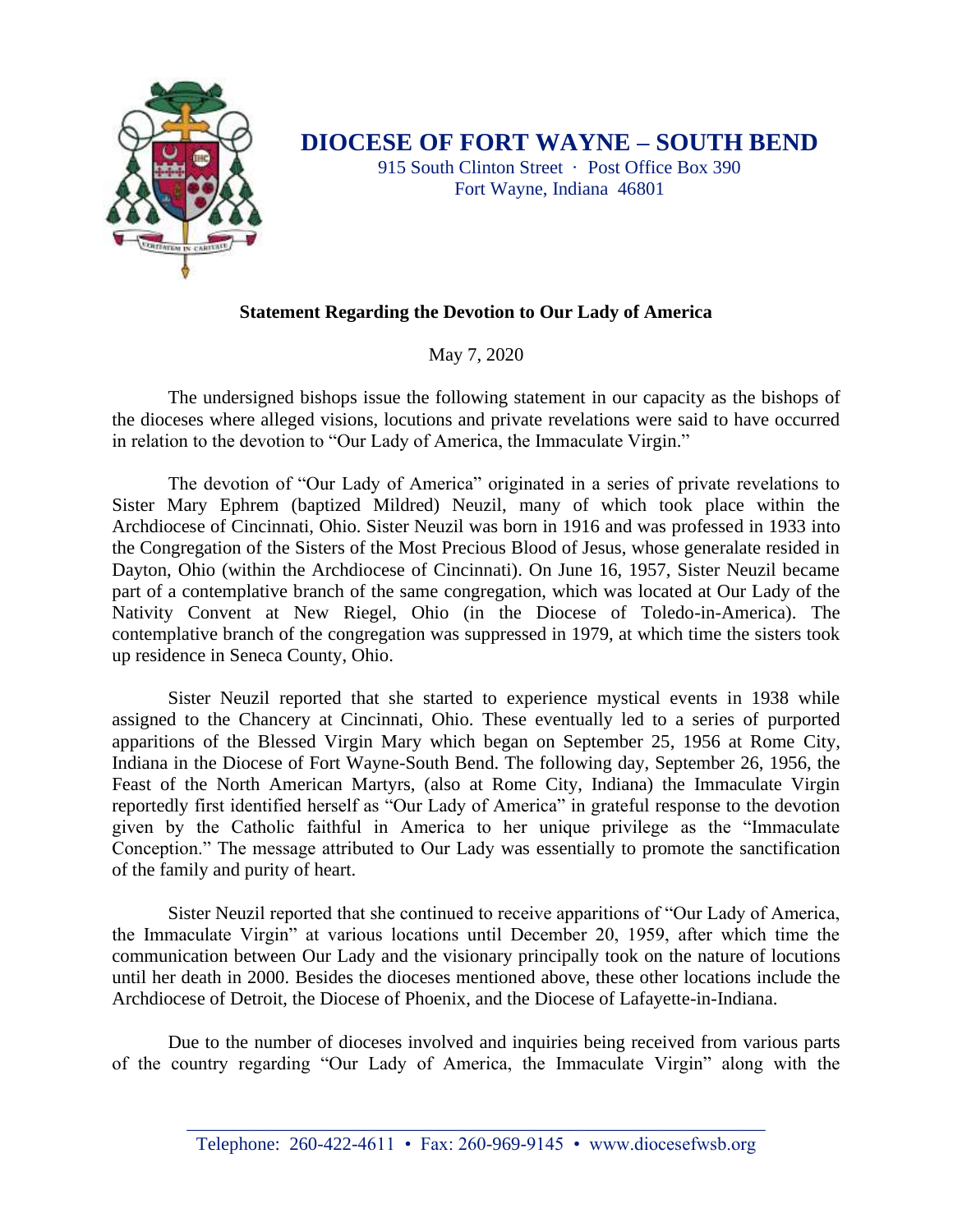purported request of Our Lady for a procession of the bishops of the United States and placement of the statue of Our Lady of America in the Basilica of the National Shrine of the Immaculate Conception in Washington, D.C., it was decided to request the United States Conference of Catholic Bishops (USCCB) to intervene in this matter in accord with the *Norms Regarding the Manner of Proceeding in the Discernment of Presumed Apparitions or Revelations*, issued by the Sacred Congregation for the Doctrine of the Faith on February 25, 1978.

In November 2017, His Eminence, Daniel Cardinal DiNardo, then-USCCB President, received instructions from the Congregation for the Doctrine of the Faith that the competent ecclesiastical authority for conducting the investigation should be the local bishop of the diocese where the alleged apparitions and private revelations occurred, or another bishop who demonstrates such competence. The lead bishop who conducts the investigation was to arrive at a first conclusion. In doing so, he was instructed to call upon whatever assistance was deemed necessary, although the enlistment of one or two experts in Mariology, along with experts in the field of spiritual theology, was highly encouraged, so the authenticity of the presumed mystical phenomena could be established.

Given the supra-diocesan nature of this case, moreover, the Congregation observed that the bishop designated to lead the examination could involve the bishops of the other dioceses in whose territories the apparitions and private revelations have allegedly occurred.

In accord with these instructions, the other five diocesan bishops where the apparitions and private revelations were said to have occurred requested that Bishop Kevin Rhoades of the Diocese of Fort Wayne-South Bend serve as the lead bishop, since the purported apparitions of the Blessed Virgin Mary allegedly began on September 25, 1956 at Rome City, Indiana, in the Diocese of Fort Wayne-South Bend, where people still gather and pray for the Blessed Mother's intercession under the title, "Our Lady of America." Bishop Rhoades agreed to the request of the other five bishops to conduct the investigation and formed a commission of theological and canonical experts to assist in evaluating the evidence, including personal interviews with witnesses who knew Sister Neuzil personally.

The key finding of the commission are as follows:

- 1. First, regarding Sister Neuzil herself, there is much evidence that she was honest, morally upright, psychologically balanced, devoted to religious life and without guile. Alongside these many signs of goodness, we also found signs of imperfection, but no evidence that she was the perpetrator of a hoax or the victim of delusion. What she communicated about her alleged experiences, she believed to be true, and her communication of these alleged experiences are filled with humility and forthrightness.
- 2. Regarding spiritual fruits, there are numerous reports of good fruits, including some conversions, spiritual refreshment, and consolations, and even some physical healings at the Rome City site of the alleged apparitions. However, upon study of these reports, we cannot conclude that any of these events are conclusive enough to warrant certification as miracles. It seems likely that in such personal contexts of faith and prayer, God's graces were received.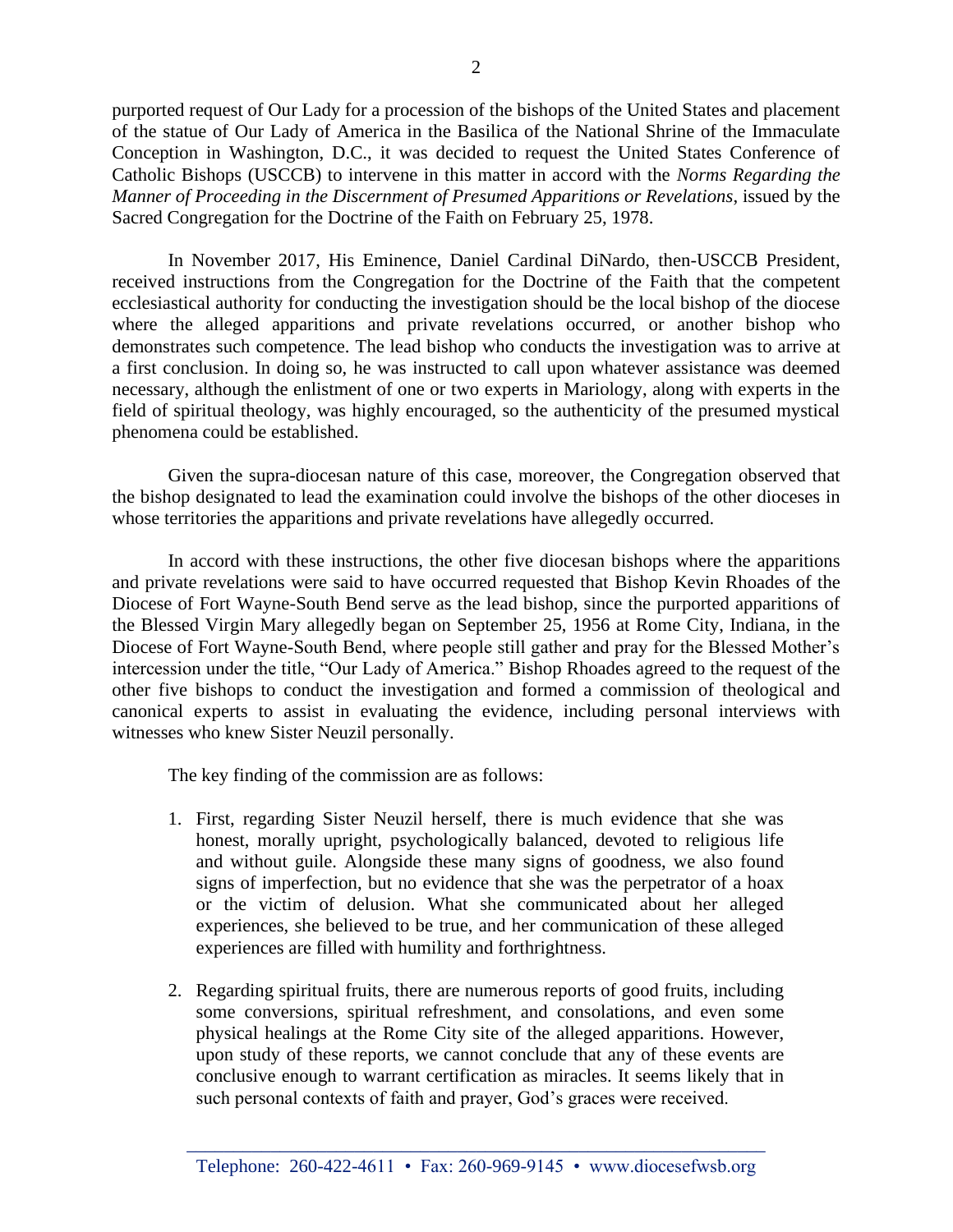- 3. Regarding the alleged revelations themselves, much of what is expressed does not contain any doctrinal error. However, there is a claim regarding Saint Joseph which has never been expressed as Catholic doctrine and must be seen as an error, namely, that he was a "co-redeemer" with Christ for the salvation of the world.
- 4. Looking at the nature and quality of the experiences themselves, we find that they are more to be described as subjective inner religious experiences rather than objective external visions and revelations.
- 5. Thus, while it may be said that there is possibly an authenticity to Sister Neuzil's subjective religious experience, we do not find evidence pointing to her experiences as being in the category of objective private revelation. Sister Neuzil herself describes her experience as "inner vision" (p. 143), and we find that her experiences were of a type where her own imagination and intellect were involved in the formation of the events. It seems that these were authentically graced moments, even perhaps of a spiritual quality beyond what most people experience, but subjective ones in which her own imagination and intellect were constitutively engaged, putting form to inner spiritual movements. However, we do not find evidence that these were objective visions and revelations of the type seen at Guadalupe, Fatima, and Lourdes.

**Based on these findings, Bishop Rhoades came to the conclusion that "the visions and revelations themselves cannot be said to be of supernatural origin in the sense of objective occurrences** *(non constat de supernaturalitate);* **thus further, I cannot approve or support public devotion or cult." The bishops of the other five dioceses have read and also accept these findings and conclusions.**

At the same time, it should be noted that Sister Neuzil's spiritual director of many years, the late Monsignor Paul F. Leibold, Vicar General of the Archdiocese of Cincinnati, who later became the Bishop of Evansville and then Archbishop of Cincinnati, had a medal struck with the image of Our Lady of America. The contents of the purported private revelation received by Sister Neuzil were published in a booklet, first in 1960 and again in 1971. Both of these editions were published with the approval of Archbishop Leibold.

As Archbishop of Cincinnati, Archbishop Leibold commissioned a wooden plaque with the image of Our Lady of America, which he gave to the cloister at New Riegel, where it was displayed for many years in a public area. He had the wooden plaque created for the specific purpose of its use in processions at the New Riegel convent. Archbishop Leibold also authorized the Weberding Woodcarving Shop at Batesville, Indiana, to carve a statue of Our Lady of America. The statue was carved for Our Lady of the Nativity Convent at New Riegel, Ohio, at which public devotions to Our Lady of America were regularly celebrated.

Other bishops have permitted the public display of a statue of Our Lady of America for devotion. For instance, the late Bishop William G. Connare of Greensburg permitted a statue to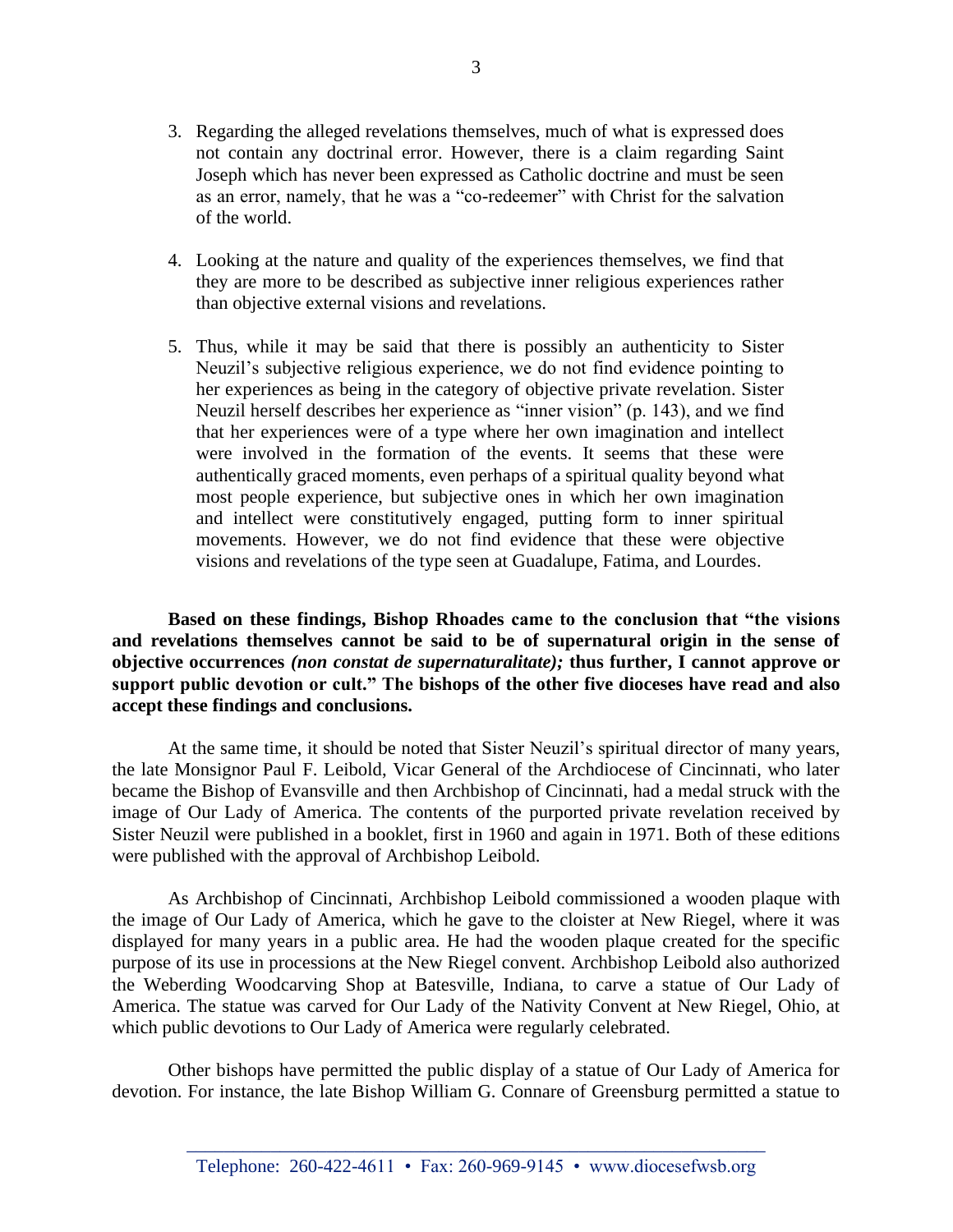be displayed at the Carmel of the Assumption at Latrobe, Pennsylvania. Also, a statue of Our Lady of America was carried in procession in the Basilica of the National Shrine of the Immaculate Conception in Washington, D.C., on several occasions by the *Apostolatus Uniti* and other groups. On May 31, 2006, a statue of Our Lady of America was enthroned at the Shrine of the Most Blessed Sacrament and Our Lady of the Angels Monastery in Hanceville, Alabama, by the Franciscan Friars of the Immaculate. The statue which was enthroned at Hanceville is the same statue which Bishop Connare authorized for public devotion at Latrobe.

In 1963, the prayer attached to the devotion also received the *imprimatur* of then-Monsignor Leibold when he was Vicar General of the Archdiocese of Cincinnati. This *imprimatur* was granted after receiving the *nihil obstat* from the *censor librorum*, then-Assistant Chancellor Father Daniel E. Pilarczyk, who later became Archbishop of Cincinnati. Years later, on July 28, 2005, responding to an inquiry about the devotion to Our Lady of America, Archbishop Pilarczyk wrote, "While I am not able to find anything that would indicate that Archbishop Leibold granted approval to the apparitions, he remained Sister's spiritual director until his death in 1972. He also arranged for a striking of a medal, the carving of some relief plaques, and the design of a statue of Our Lady of America. He was obviously very supportive of Sister and her message until the time of his death in 1972. In your letter, you ask if devotion to Our Lady of America is being fostered in the Archdiocese [of Cincinnati]. I do not know of any campaign to promote it."

It should be noted that Archbishop Leibold himself wrote to the Director of the National Shrine of the Immaculate Conception in Washington, D.C. on June 17, 1970. In that letter written two years before his death, Archbishop Leibold stated that he was unable to make a judgment on the supernatural nature of the visions or apparitions reported by Sister Neuzil. He did, however, attest to Sister Neuzil's holiness and to the solid doctrinal content of her writings. He noted that he "helped her with some private printing of some material and also in having a medal struck, all strictly as a private devotion." Archbishop Leibold wrote: "I have never taken any action to promote her devotion publicly and of course never followed through on the Shrine request." (N.B. The "Shrine request" refers to the alleged request of Our Lady of America that her statue be placed in the National Shrine of the Immaculate Conception).

Given this history of prayers and religious articles being given approval by competent ecclesiastical authority, the use of such prayers religious articles may continue as a matter of private devotion, but not as a public devotion of the Church. Indeed, such private devotion would be consistent with the history of the United States of America being dedicated to Our Lady.

In his first pastoral letter of May 28, 1792, America's first bishop, Bishop John Carroll of Baltimore, dedicated the United States to the Mother of Jesus and our Spiritual Mother. On May 5, 1846, the Sixth Provincial Council of the Church in America passed a resolution choosing Mary Immaculate as the Patroness of the United States of America and making December 8<sup>th</sup> the national patronal feast. Subsequently, in 1847, the Sacred Congregation, *Propaganda Fide*, announced that "our Holy Father Pius IX most willingly confirmed the wishes of the Council that has selected the Blessed Virgin, conceived without sin, as the patroness of the Church in the United States of America." On November 20, 1959, the occasion of the dedication of the National Basilica of the Immaculate Conception, the Bishops of the United States consecrated